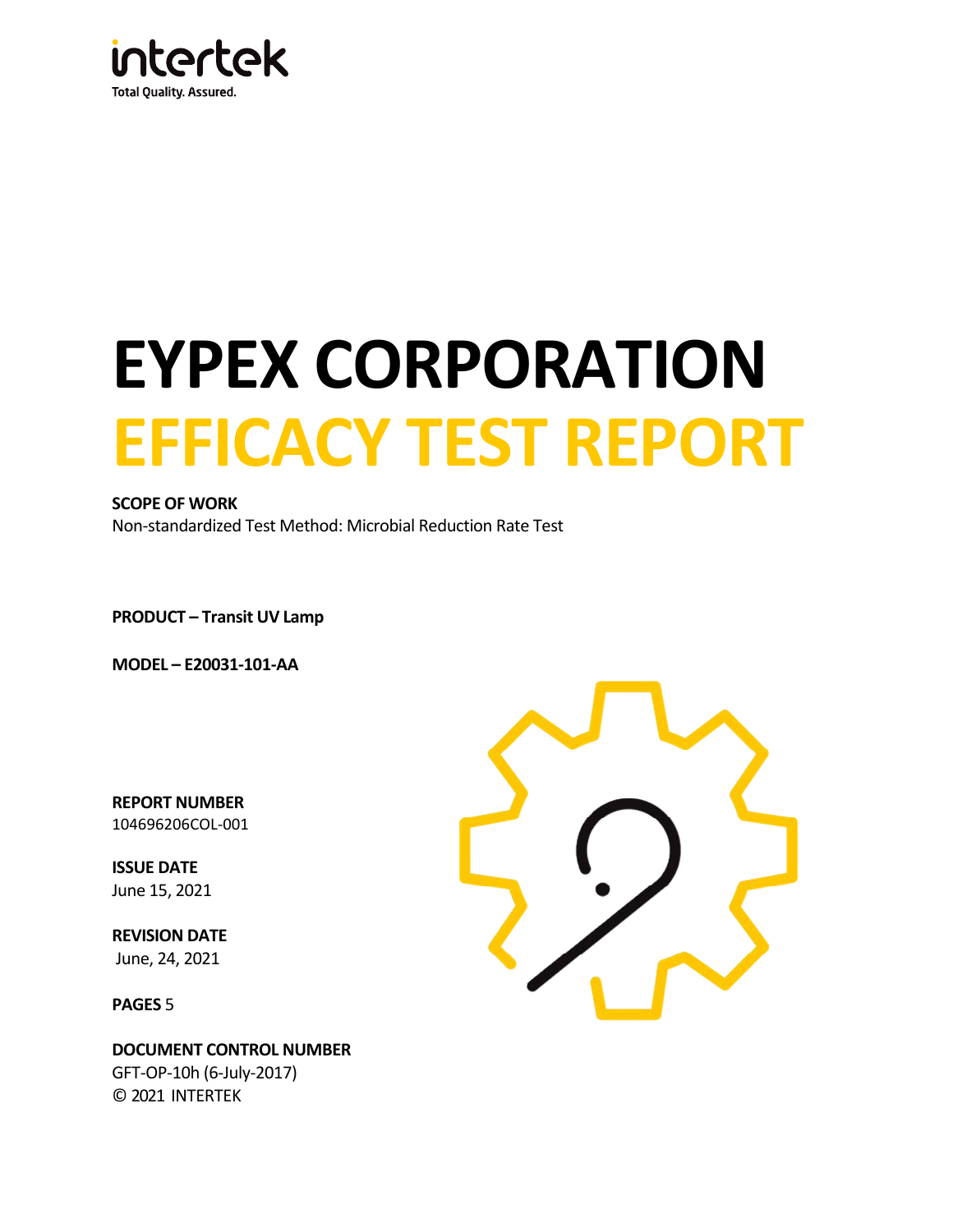## **SECTION 1 EFFICACY STUDY SUMMARY**

| <b>Client</b><br>Project No. |                                                             | <b>Eypex Corporation</b><br><b>2631 Superior Ct</b><br><b>Auburn Hills, MI</b><br>48326-4313<br>G104696206 |  |  |
|------------------------------|-------------------------------------------------------------|------------------------------------------------------------------------------------------------------------|--|--|
| Sample                       | Product                                                     | Transit UV Lamp                                                                                            |  |  |
|                              | Model                                                       | E20031-101-AA                                                                                              |  |  |
| Procedural                   | Engineer                                                    | Leta Myers                                                                                                 |  |  |
|                              | Nicholas Unger<br>Reviewer                                  |                                                                                                            |  |  |
|                              | $6/9/21 - 6/10/21$<br>Dates Tested                          |                                                                                                            |  |  |
|                              | Report Date                                                 | 6/15/21                                                                                                    |  |  |
| <b>Standard</b>              | Non-standardized Test Method: Microbial Reduction Rate Test |                                                                                                            |  |  |
| <b>Testing Facility</b>      | Intertek Microbiological Laboratory                         |                                                                                                            |  |  |
|                              | 1717 Arlingate Ln.                                          |                                                                                                            |  |  |
|                              | Columbus, OH 43228                                          |                                                                                                            |  |  |
|                              | <b>United States</b>                                        |                                                                                                            |  |  |

## **SECTION 2 TEST PROCEDURE**

In the test chamber, four UV lamps were placed on opposite walls 7 feet high from the floor and 5 feet apart at a 45-degree angle. The test chamber measured 1000 cubic ft room and a microbial suspension was aspirated into the chamber. Air samples were taken from the test chamber once the unit was turned on and sampling was taken every 15 minutes over a period of 2 hours and then plated. All plates were incubated overnight and viral growth on the test plate was compared to that of the natural decay control. A fan was placed into the room with a approximate CFM rating of 1600.

Air sampling took place using an SKC BioStage Single-stage impactor for 30 seconds at 12L/min (.424 cubic feet/min). Results below represent the percent reduction at 120 minutes.

## **SECTION 3 ORGANISMS**

| <b>Organism Name</b>   | <b>Organism Type</b>       | <b>ATCC Number</b> | <b>Source</b>       |
|------------------------|----------------------------|--------------------|---------------------|
| Phi X174 bacteriophage | small, non-enveloped virus | 13706-B1           | Carolina Bioscience |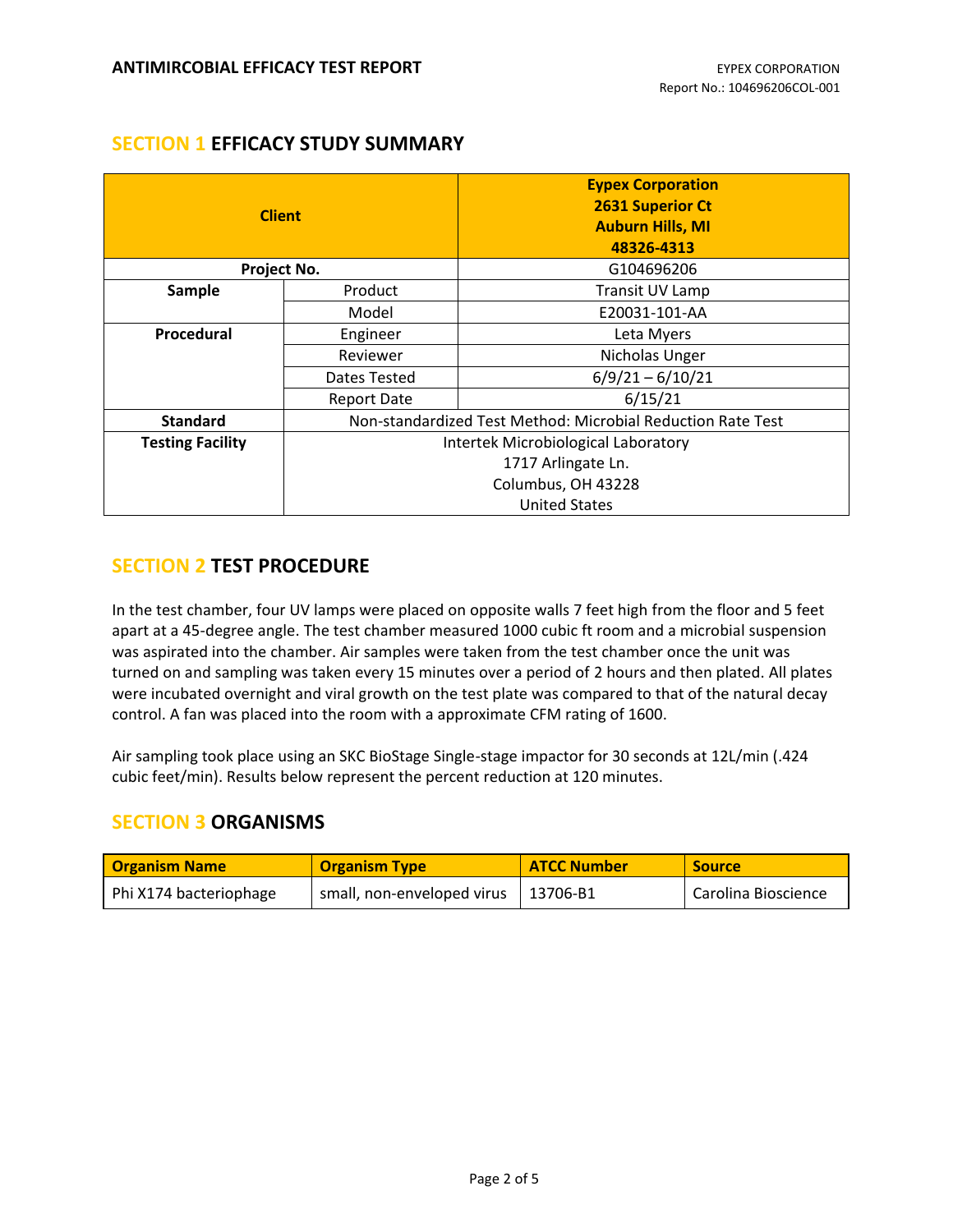## **SECTION 3 EQUIPMENT**

| <b>Equipment Type</b>         | <b>Equipment No.</b> | <b>Calibration Due Date</b> |  |
|-------------------------------|----------------------|-----------------------------|--|
| Micropipette                  | <b>CE 2587</b>       | 6/2/2022                    |  |
| Incubator                     | <b>CE 2381</b>       | 7/7/2021                    |  |
| Incubator                     | CE2427               | 7/7/2021                    |  |
| <b>Balance</b>                | <b>CE 1882</b>       | 7/7/2021                    |  |
| Autoclave                     | CE 2376              | Verify Before Use           |  |
| Centrifuge                    | CE 2382              | For Reference Only          |  |
| Chamber                       | <b>CE 1149</b>       | For Reference Only          |  |
| <b>Collision Nebulizer</b>    | <b>CE 1139</b>       | For Reference Only          |  |
| Refrigerator                  | <b>CE 1157</b>       | For Reference Only          |  |
| Pump                          | <b>CE 1137</b>       | For Reference Only          |  |
| Stopwatch                     | SW015                | 01/25/2022                  |  |
| <b>Ambient Temperature/RH</b> | <b>CE 1179</b>       | For Reference Only          |  |

# **SECTION 4 MEDIA AND REAGENTS**

| <b>Type</b>          | <b>Manufacturer</b> | <b>Lot No</b> | <b>Expiration Date</b> |
|----------------------|---------------------|---------------|------------------------|
| <b>Nutrient Agar</b> | <b>DIFCO</b>        | 9346039       | 10/31/2024             |
| Potato Dextrose Agar | <b>DIFCO</b>        | 9311217       | 10/31/2024             |
| <b>PBS</b>           | Fisher              | 192736        | 08/01/2022             |

# **SECTION 5 SAMPLE ACQUISITION**

| <b>Acquisition method</b> | Shipped to Intertek |
|---------------------------|---------------------|
| <b>Description</b>        | Transit UV Lamp     |
| <b>Model Number</b>       | E20031-101-AA       |
| <b>Arrival date</b>       | $5 - 21 - 21$       |
| <b>Condition</b>          | <b>New</b>          |
| Sample Identification No. | COL2105210948-001   |
| <b>Development Level</b>  | Production          |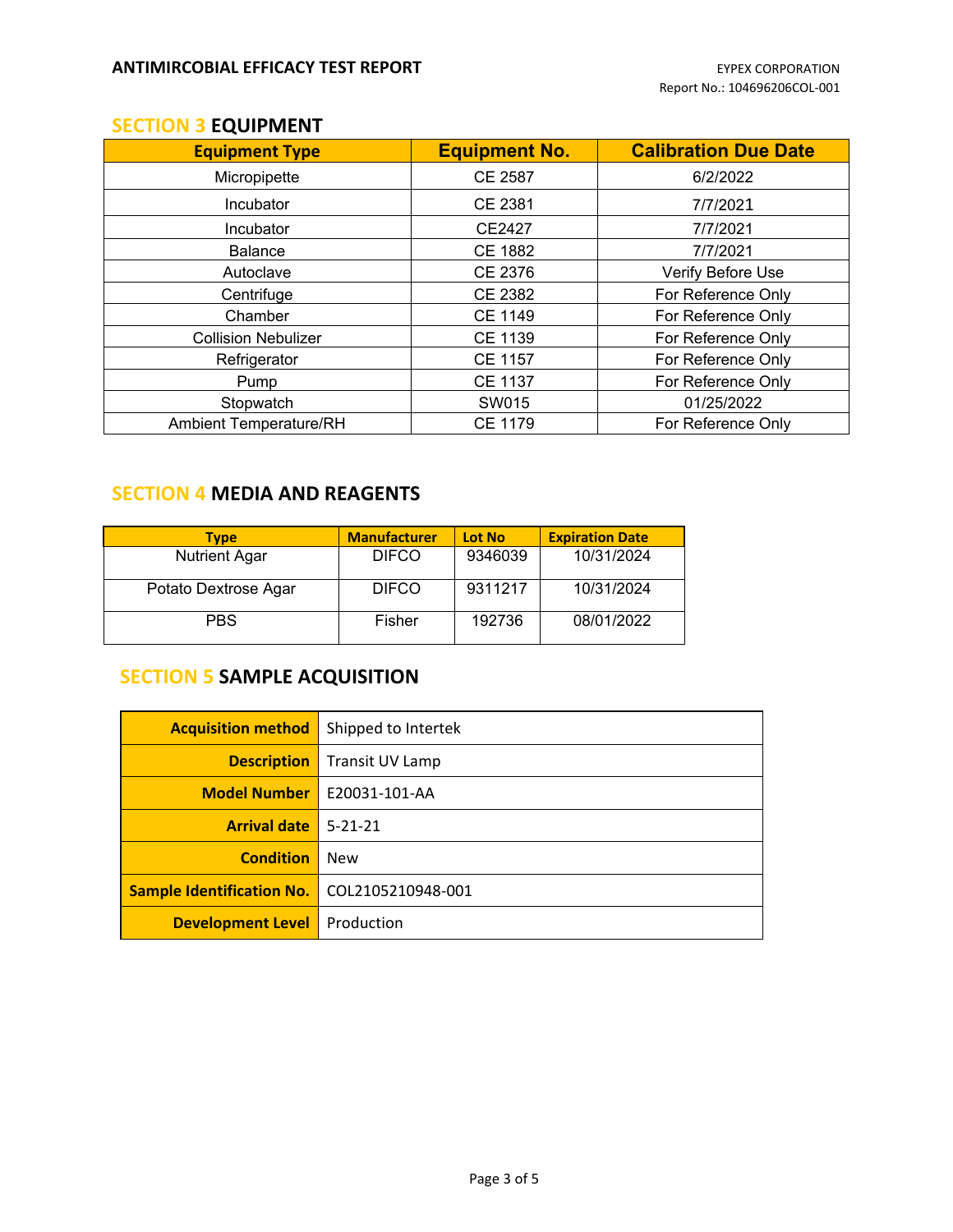# **SECTION 6 SUMMARY OF RESULTS**





| Date /<br><b>Project Number</b> | <b>Engineer / Reviewer</b>                      | <b>Pages</b> | <b>Description of Change</b>     |  |
|---------------------------------|-------------------------------------------------|--------------|----------------------------------|--|
| 6/24/21<br>G104708919           | <sup>I</sup> L. Myers $\stackrel{\sim}{\sim}$ m | All          | Added test results data<br>table |  |
|                                 | NTU<br>N.Unger                                  |              |                                  |  |

| <b>Organism Type</b>       | <b>Virus</b>  |  |
|----------------------------|---------------|--|
| <b>Temperature Min/Max</b> | 21°C (69.8°F) |  |
| <b>Humidity Min/Max</b>    | 63% RH        |  |
| <b>Organism Name</b>       | Phi-X174      |  |
| <b>Percent Reduction</b>   | 99.9%         |  |